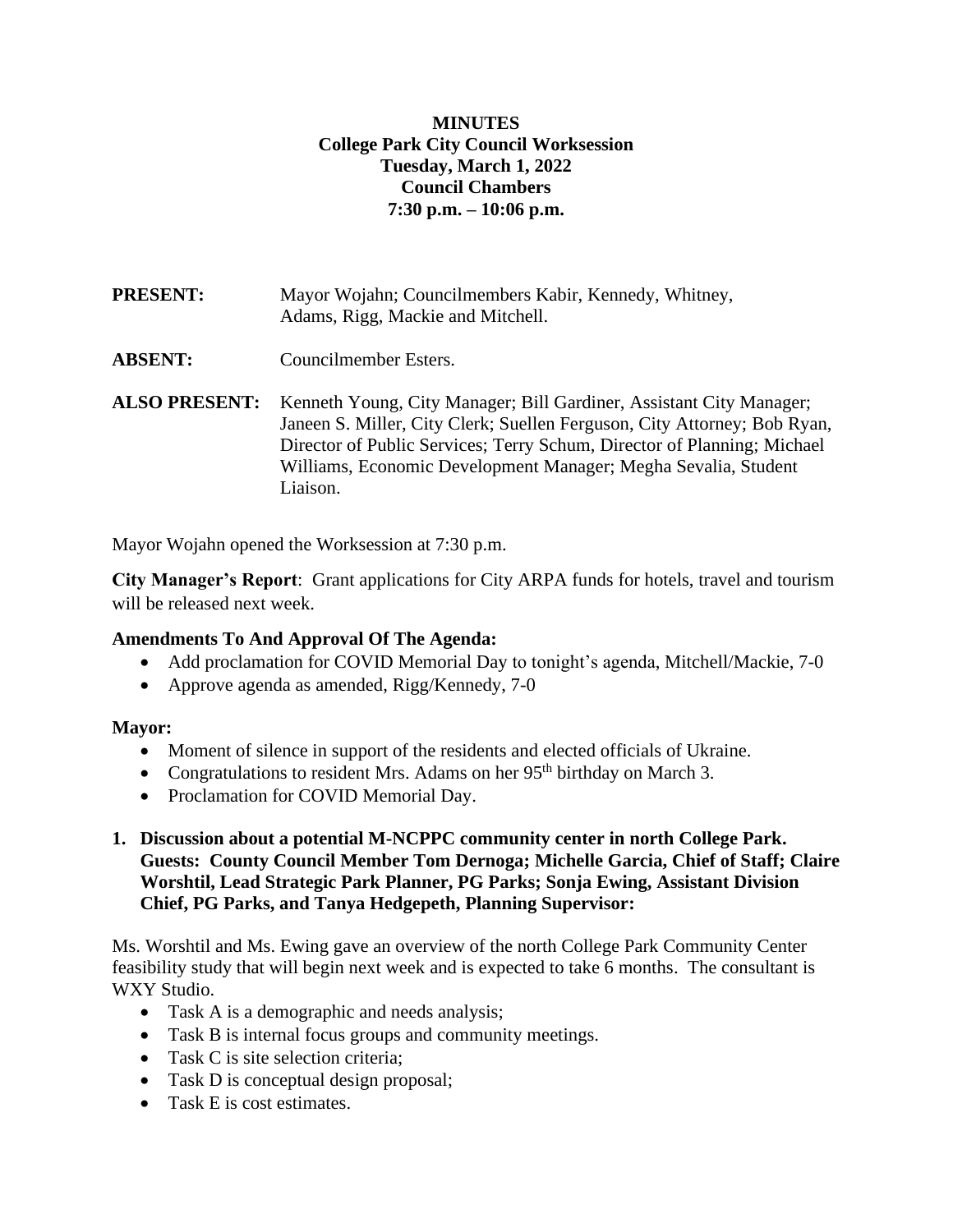Council Member Dernoga discussed the length of time this has taken. He said there is an opportunity to jump start the program with an influx of funding in the coming fiscal year. The 21<sup>st</sup> Delegation has been in support of the project: Del. Barnes is seeking funding from the state. Council Member Dernoga will support funding from Park and Planning. He asked the City to consider what funding it can commit in FY'23, or if there is City-owned land the City can contribute. He discussed successful partnerships between P&P and other municipalities in the County. Pros and cons of regional centers vs. neighborhood facilities. The City should have a seat at the table in discussions with residents. He requested a letter from the City to County Council and Park and Planning that the City will partner with them on the project and help to jump start the funding. Very rough estimate of \$15M - \$18M. A partnership agreement would be developed and the City would be a stakeholder throughout the process.

Discussion: discussion of possible sites; needs outlined in the County's 2040 Plan; it is too soon to provide a good cost estimate; survey of adequate parcel sizes in the Region 2 service area; reminder that the facility would be open to everyone in the broader community, not just College Park residents; discussion of City contributing 10% of the estimated cost to build the building; reminder that the City doesn't have a recreation department and can't be involved in staffing/programing; discussion of ideas beyond recreation: arts, food service, social services – to be detailed during community discussions; idea of an intermediate step of renting space in the Hollywood Community Center?; finding a location for Meals on Wheels; advantages of a location near the YFS building; concern about precedent (if you want it to happen, you need to contribute 10%) and double-contribution situation (residents pay taxes to both City and M-NCPPC) if the City commits funds; what would our contribution be buying?; can Program Open Space funding be used?; location must be transit accessible; consideration for home schoolers and things we usually see at libraries such as computer resources.

Letter to agenda next week, interested in being a partner, some level of funding to be determined in the budget W/S.

# **2. Discussion of a commemorative bench program – Robert Marsili, Director of Public Works:**

Mr. Marsili reviewed the PowerPoint. Discussion: Will there be a map on the website showing the sites that are available? What about the situation where the person to be memorialized is "problematic" and how will that be addressed in the policy? Once the bench is installed it becomes City property and the City would maintain it. Benches with artwork: cost is the same; artwork would be submitted with the application.

Bring this back to approve the policy.

## **3. Consideration of Purchase of Cablecast Server for broadcast (suspend procurement procedures) – Bill Gardiner, Assistant City Manager:**

System supports closed captioning, but it is an added cost. Consent next week.